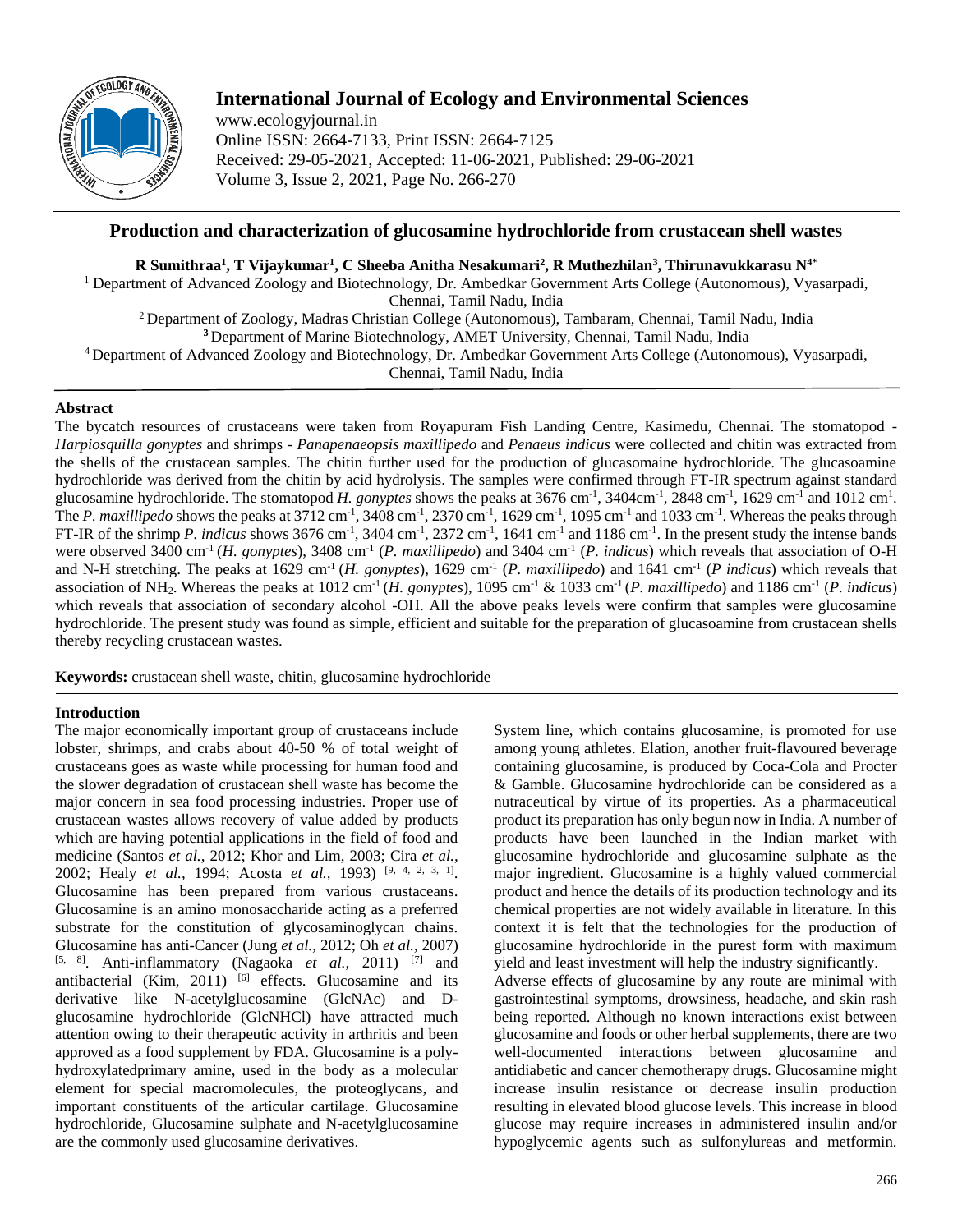Therefore, glucosamine should be used only in diabetic patients who exhibit tight blood glucose control. The present study, has been aimed to produce Glucosamine Hydrochloride from crustacean shells of stomatopod *Harpiosquilla gonyptes* and shrimps - *Panapenaeopsis maxillipedo* and *Penaeus indicus.*

## **Materials and Methods Collection of Shell Sample**

The shells of shrimps and stomatopod were collected from Royapuram fish landing centre, Kasimedu, Chennai. The chitin is obtained from the shells of stomatopod *Harpiosquilla gonyptes* (Fig.1) and shrimps - *Panapenaeopsis maxillipedo* (Fig.2) and *Penaeus indicus* (Fig.3)*.* These are the richest source of chitin and the major sources of glucasoamine hydrochloride.



**Fig 1:** *Harpiosquilla gonypte*



**Fig 2:** *Panapenaeopsis maxillipedo*



**Fig 3:** Penaeus indicus

#### **Preparation of chitin**

This process involves deprotenisation and demineralization. The procedure was adopted by Central Institute of Fishery Technology, Kochi has been followed in the present study.

## **Deprotenisation**

The shells were deprotenised with 5% NaOH solution and boiled for 30 min with  $70 - 80^{\circ}$ C. Till the neutral pH attained the shells washed thoroughly.

## **Demineralisation**

Deprotenised shells were demineralised with hydrochloric acid. At room temperature the shells were demineralised with 1.25N HCl. After 24 hours, the shells were quite squashy and were rinsed with water to remove acid and calcium chloride and dried.

## **Preparation Glucosamine Hydrochloride**

Glucosamine hydrochloride is prepared by hydrolysis of chitin in the presence of concentrated hydrochloric acid. The temperature and time of the reaction mixture is generally maintained around 95<sup>o</sup>C for 2 hours. The hydrolysate contains the residual chitin, glucosamine and compounds formed due to charring. The reaction mixture can be processed further in two ways. In one method, it is cooled and filtered to remove acid and the residue containing glucosamine is dissolved in water, decolourised with charcoal, and filtrate is then crystalized by rotary evaporation, the crystals are washed with methanol and collected by filtration, dried in an oven to obtain the final product.

## **Fourier Transform – Infra Red (FT-IR) Spectrum**

The quality parameters of chitin & chitosan was analysed by Fourier Transform Infrared (FT-IR) Spectrometry (Shigemasa *et al.,* 1996). FT-IR spectroscopy of solid samples of chitin and chitosan relied on a Bio-Rad FTIS-40 model, USA. Sample (10 µg) was mixed with 100 µg of dried Potassium Bromide (KBr) and compressed to prepare a salt disc (10mm diameter).

#### **Results and Discussion**

The bycatch resources of crustaceans were taken from Royapuram Fish Landing Centre, Kasimedu, Chennai. The species were stomatopod - *Harpiosquilla gonyptes* and shrimps - *Panapenaeopsis maxillipedo* and *Penaeus indicus.* The chitin was extracted from the shells of the crustacean samples. The chitin further used for the production of glucasomaine hydrochloride.

Glucosamine is glycoprotein derived from marine exoskeletons or produced synthetically as the sulfated or the hydrochloride salt. It is an endogenous substance required for the synthesis of glycoproteins, glycolipids, and glycoaminoglycans that are found in tendons, ligaments, cartilage, and synovial fluid and are required to maintain healthy articular cartilage. Glucosamine is part of the structure of chitosan and chitin which compose the exoskeletons of crustaceans, arthropods and fungi. The hydrolysis of chitosan results in monomers of β-(1-4)-linked-Dglucosamine (GlcN), an amino monosaccharide with physiological importance to the human body. The extracted glucosamine hydrochloride from shrimp and stomatopods were compared with standard glucosamine hydrochloride through FT-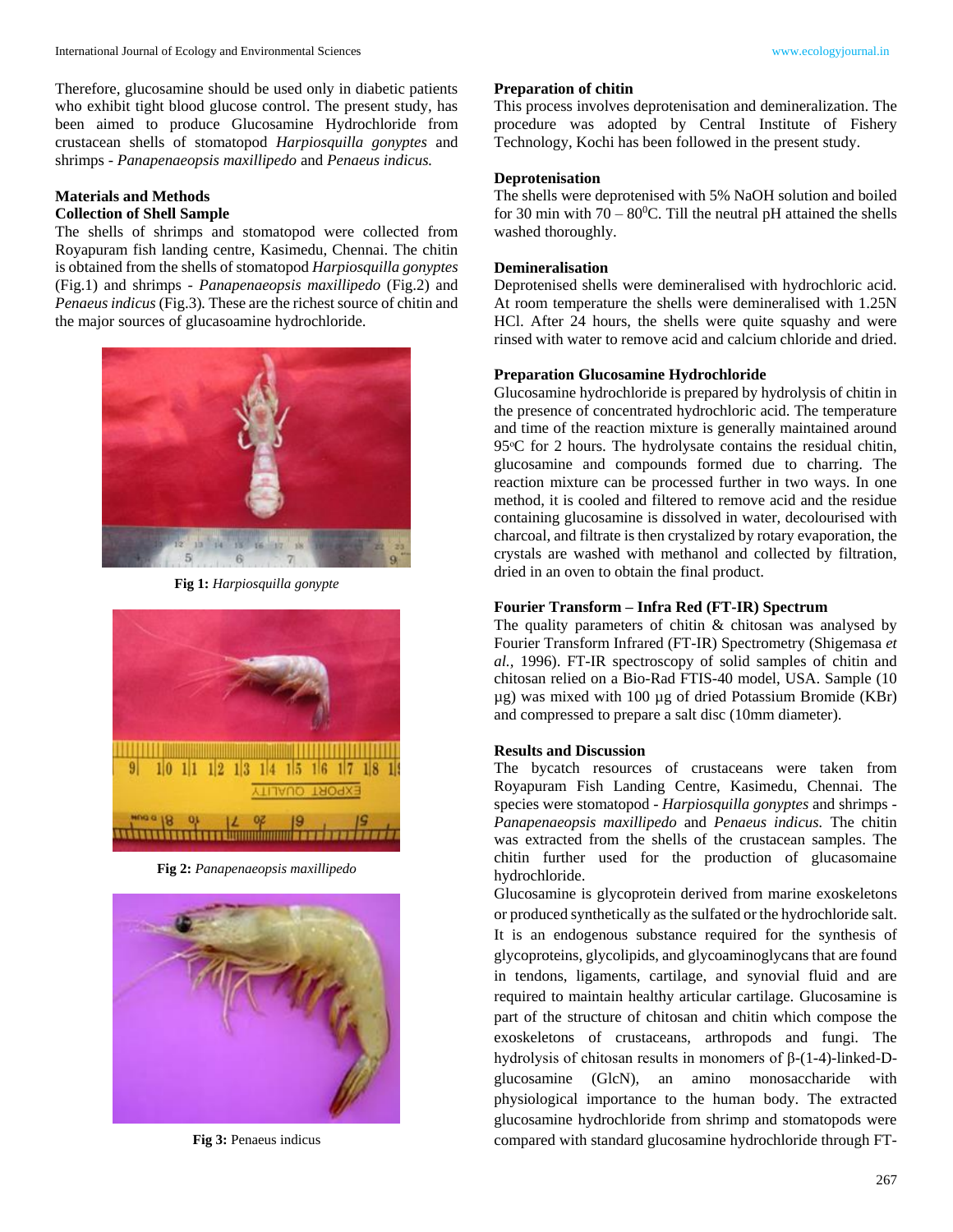IR spectrum (Figs  $4 - 7$ ). The standard glucosamine hydrochloride were shows the major peaks at 3600 cm<sup>-1</sup>, 3400 cm<sup>-1</sup>, 2800 cm<sup>-1</sup>, 1600 cm<sup>-1</sup> and 1000 cm<sup>-1</sup>.

The stomatopod *Harpiosquilla gonyptes*shows the peaks at 3676 cm<sup>-1</sup>, 3404cm<sup>-1</sup>, 2848 cm<sup>-1</sup>, 1629 cm<sup>-1</sup> and 1012 cm<sup>-1</sup>. The

Panapenaeopsis maxillipedo shows the peaks at 3712 cm<sup>-1</sup>, 3408 cm<sup>-1</sup>, 2370 cm<sup>-1</sup>, 1629 cm<sup>-1</sup>, 1095 cm<sup>-1</sup> and 1033 cm<sup>-1</sup>. Whereas the peaks through FT-IR of the shrimp *Penaeus indicus* shows 3676 cm<sup>-1</sup>, 3404 cm<sup>-1</sup>, 2372 cm<sup>-1</sup>, 1641 cm<sup>-1</sup> and 1186 cm<sup>-1</sup> (Table.1).

Table 1: Showing the FT-IR spectral values (cm<sup>-1</sup>) of standard Glucosamine Hydrochloride and different Glucosamine Hydrochloride samples from *H. gonyptes, P. maxillipedo and P. indicus*

| S. No. Standard Glucosamine Hydrochloride $(cm^{-1})$ Harpiosquilla gonyptes $(cm^{-1})$ Panapenaeopsis maxillipedo $(cm^{-1})$ Penaeus indicus $(cm^{-1})$ |      |           |      |
|-------------------------------------------------------------------------------------------------------------------------------------------------------------|------|-----------|------|
| 3600                                                                                                                                                        | 3676 | 3712      | 3676 |
| 3400                                                                                                                                                        | 3404 | 3408      | 3404 |
| 2800                                                                                                                                                        | 2848 | 2370      | 2372 |
| 1600.                                                                                                                                                       | 1629 | 1629      | 1641 |
| 1000                                                                                                                                                        | 1012 | 1095 1033 | 1186 |

The FT-IR spectrum of G-HCl produced exhibits an intense band at 3470-3300 cm<sup>-1</sup> associated with the O-H and N-H stretching, a  $NH_2$  scissoring band at 1615 cm<sup>-1</sup> and at 1094 cm<sup>-1</sup> due to secondary alcohol –OH (Fig.4). In the present study the intense bands were observed 3400 cm-1 (*Harpiosquilla gonyptes*), 3408 cm-1 (*Panapenaeopsis maxillipedo*) and 3404 cm-1 (*Penaeus indicus*) which reveals that association of O-H and N-H stretching (Fig.5-7). The peaks at 1629 cm-1 (*Harpiosquilla gonyptes*), 1629 cm-1 (*Panapenaeopsis maxillipedo*) and 1641 cm-1 (*Penaeus indicus*) which reveals that association of NH2. Whereas the peaks at 1012 cm-1 (*Harpiosquilla gonyptes*), 1095

cm-1 & 1033 cm-1 (*Panapenaeopsis maxillipedo*) and 1186 cm-1 (*Penaeus indicus*) which reveals that association of secondary alcohol -OH. All the above peaks levels were confirm that samples were Glucosamine Hydrochloride. Based on the experimental results, it is concluded that the preparation of Glucosamine hydrochloride by acid hydrolysis method is effective. The method is convenient and simple. The preparation of glucosamine hydrochloride from crustacean shell waste via chitin would successfully minimize the environmental pollution by the shrimp shell processing.



**Fig 4:** Standard Glucosamine Hydrochloride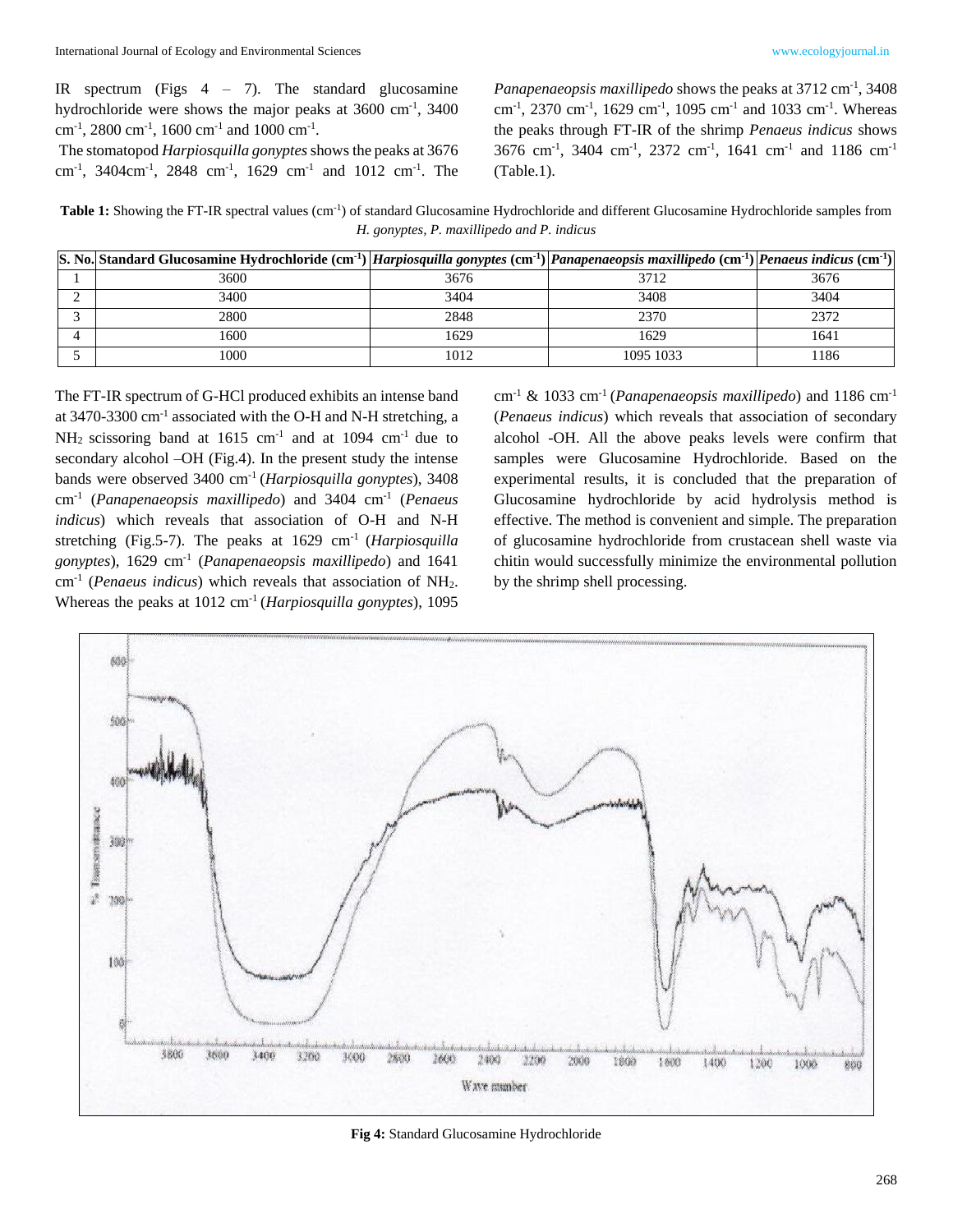

**Fig 5:** Glucosamine Hydrochloride from stomatopod *Harpiosquilla gonyptes*



**Fig 6:** Glucosamine Hydrochloride of *Panapenaeopsis maxillipedo*